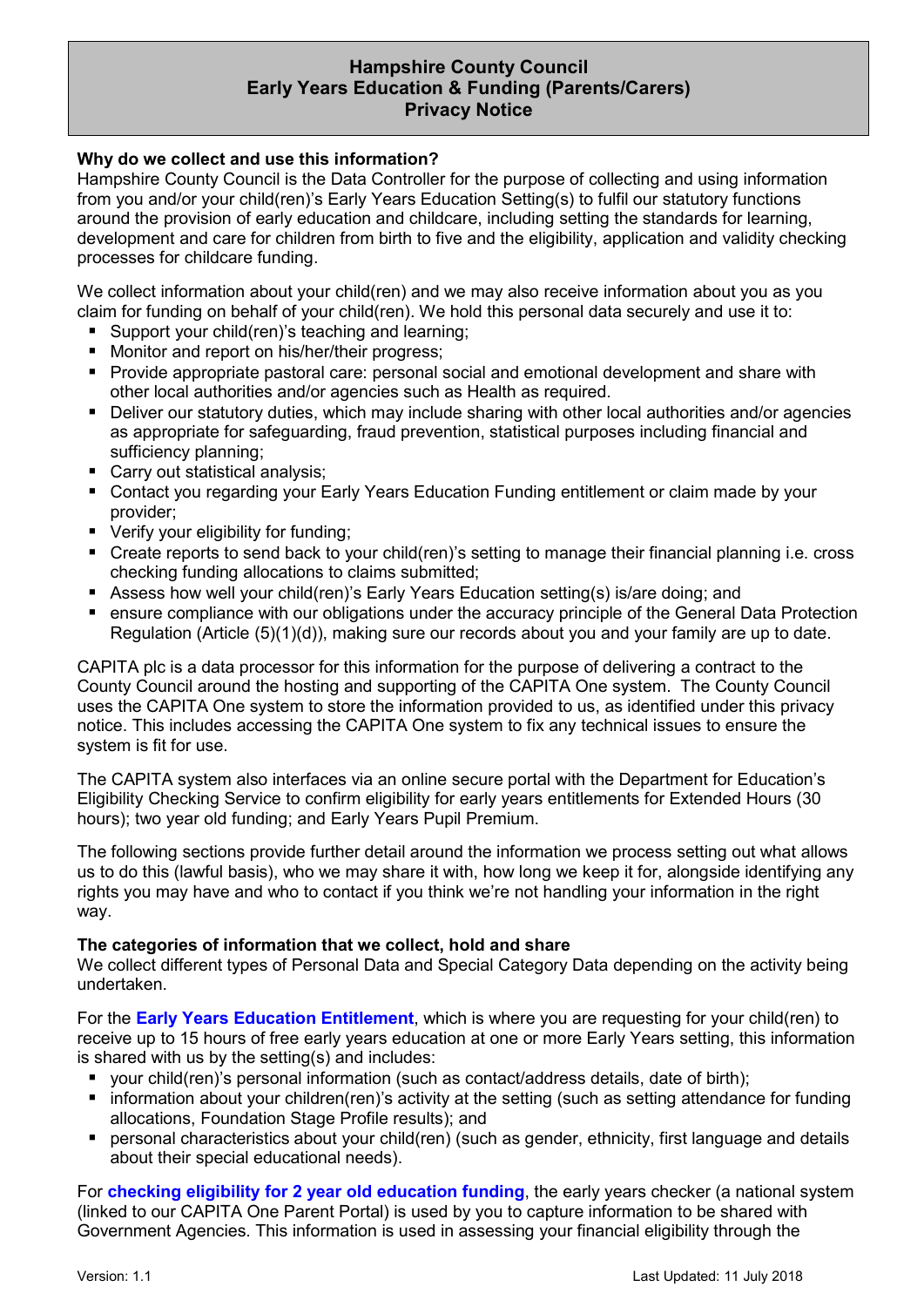Department for Education (DfE) online secure portal and providing an outcome as to whether you are eligible for two year old funding. When you log onto the checker, you will be asked to provide the following information:

- Your child(ren)'s personal information (name, date of birth, address);
- Your personal information (name, address, date of birth, National Insurance Number, relationship to the child);
- **Information in regards to whether you are applying either on economic or non economic grounds.** For 'non economic criteria' additional evidence may be required and will be stored in the County Councils Document Management System (DMS);
- $\blacksquare$  Looked after children the service will confirm with the relevant social care team which may involve contacting another local authority;
- Children who left care through Adoption, Residence Order or Special Guardianship, evidence such as confirmation email from social worker, or copy of a special guardianship order, child arrangements order, adoption order);
- Child(ren) with Special Educational Needs copy of an Education, Health and Care Plan; and
- Child(ren) in receipt of Disability Living Allowance (DLS) letter of award of disability living allowance.

For the **Extended 15 hour entitlement (30 hours childcare)**, where you are requesting access to the additional up to 15 free hours of early years education at one or more settings, you will use the eligibility checking service provided by Her Majesty's Revenue and Customs (HMRC) to confirm your eligibility (HMRC is the Data Controller for this). The information you give to your early years provider will then be shared with the County Council to use to verify your eligibility. The information you will be asked to provide to your setting(s) to be shared with the County Council is:

- Your child(ren)'s name and date of birth:
- **P** Your national insurance number; and
- Your Eligibility code for the extended 15 hour entitlement.

This is information is entered on the County Council Capita One system to undertake an eligibility check by sharing the information with the Department for Education (DfE) via an online secure portal. The information provided back from the DfE system is then used to allow your provider to claim the extended 15 hour entitlement for your child, if eligible.

For the **Early Years Pupil Premium (EYPP)**, (EYPP is extra funding made available for settings to support eligible children meeting EYPP criteria), the information you supply on your EYE Parent Declaration form to your Early Years setting is shared with the County Council for the purpose of assessing whether you are eligible. This information is used in assessing your financial eligibility through the Department for Education (DfE) online secure portal. The information provided back from the DFE system is then used to allow your provider to claim additional EYPP funding for your child, if eligible. The information you will be asked to provide is:

- Your personal information (name, date of birth) and information around your characteristics (gender, relationship to the child, confirmation of parental responsibility);
- Your national insurance number or National Asylum Support Services (NASS) number;
- For eligible looked after children the service will share this information to confirm this status with the relevant social care team which may require sharing with another local authority; and
- Non-economic evidence for children who left care under a special guardianship order, child arrangements order or adoption order (such as confirmation email from social worker, or copy of a special guardianship order, child arrangements order, adoption order).

For the **Disability Access Fund**, which is extra funding made available for supporting inclusion for either your child or for the benefit of children as a whole attending the setting. The information you will be asked to provide is:

A copy of your Disability Living Allowance award letter - this will be used to determine eligibility.

For the application for **Special Educational Needs Inclusion Funding (SEN IF)**, the County Council has an application and assessment process (a full copy of the application form is on the Services for Young Children Website). Your provider will seek your permission through your signature to provide consent for them to share the information in the application form. To identify whether you child meets the eligibility criteria for the SEN IF your provider will be asked to supply:

- Your child(ren)'s personal information (name, Date of Birth, Gender);
- Your personal information (name, Date of Birth, Address, Email contact);
- **Information about your children's EYE claiming at the setting; and**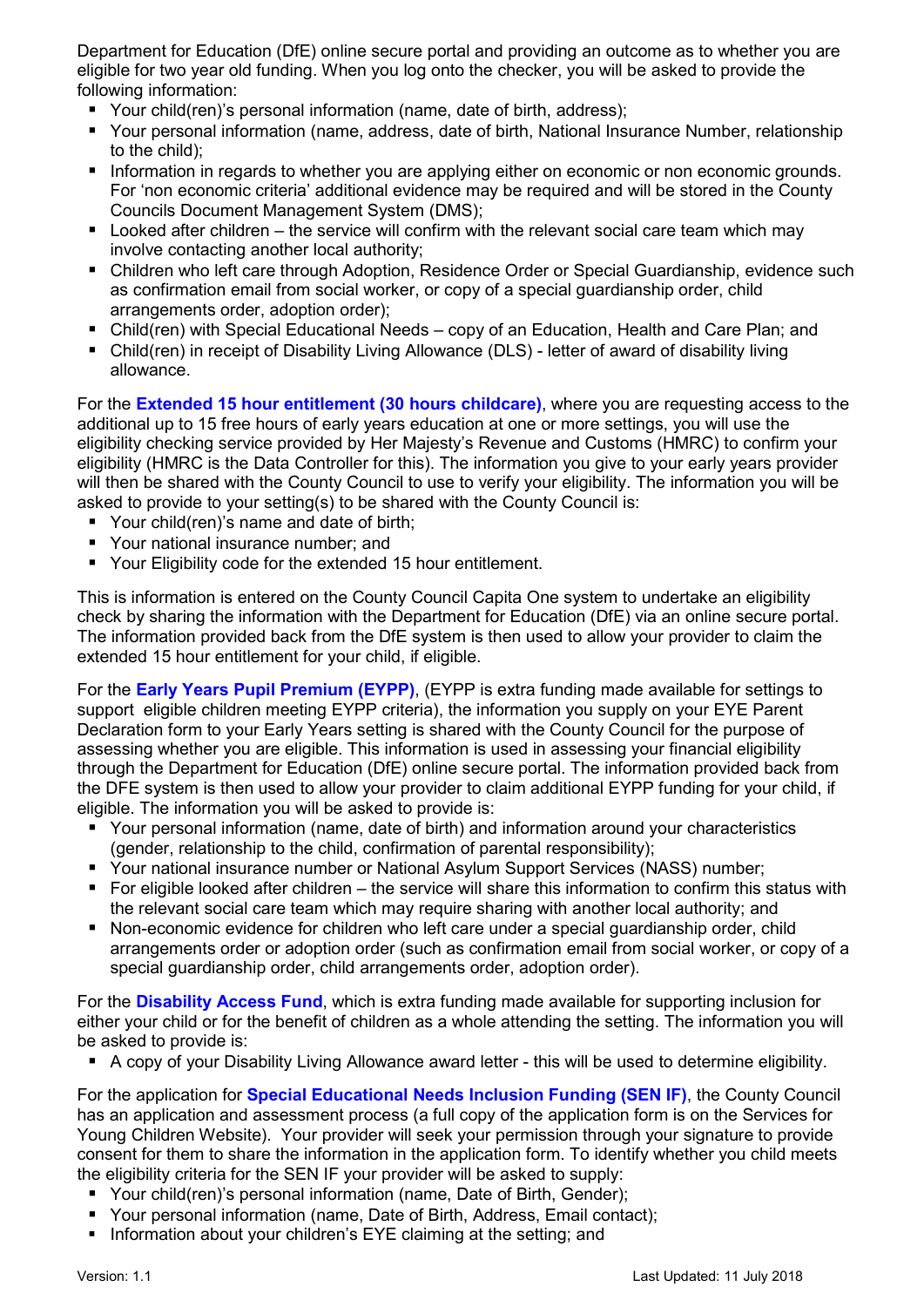A summary of your child's needs and specific details of: strategies the provider has already put in place; what impact these have had on the child's developmental targets; and how the funding will enable the provider to meet those needs in addition to/differently from existing provision.

# The lawful basis on which we use this information

We collect and use the information ensuring that we comply with the General Data Protection Regulation (GDPR) and Data Protection Act 2018 (DPA2018) requirements for processing through:

- $\blacksquare$  Article 6(1)(e) the processing is necessary to perform a task in the public interest or for our official functions, and the task or function has a clear basis in law;
- Article  $9(2)$  (g) Necessary for reasons of substantial public interest on the basis of Union or Member State law which is proportionate to the aim pursued and which contains appropriate safeguarding measures; and
- Sch.1, Pt.2, 1 Substantial public interest conditions, for processing under the Data Protection Act 2018 (when enacted).

These articles under the GDPR and DPA2018 are supported by the following specific legislation:

- Section 2 of the Childcare Act 2016;
- Sections 6, 7, 7A, 9A, 12, 13, 18.20, 34(1), 34(2), 46(1), 46(2) and 40 of the Childcare Act 2006;
- Early Years Foundation Stage (Exemptions from Learning and Development Requirements) Regulations 2008 (SI 2008/1743, as amended by SI 2012/2463);
- Part 3 of the Children and Families Act 2014:
- The Equality Act 2010;
- The School and Early Years Finance (England) Regulations 2017 (S.I. 2017/44)
- Section 8 of the Education Act 1996 and the Education (Start of Compulsory School Age) Order 1998 (SI 1998/1607); and
- Section 22 of the Children Act 1989.

Under this lawful basis we do not require your consent to process this information but we are required, through this privacy notice, to ensure you are fully informed of why we are collecting this information and what we will do with it.

Please note that no automated decision making occurs for any parts of these activities controlled by the County Council. The County Council does use profiling in the delivery of this service but only in support and delivery of identified groups under statutory guidance.

#### Storing and Securing Data

The information you or your child(ren)'s setting(s) provide for all of the activities identified in this privacy notice will be held on the County Council's CAPITA One system. The information held within CAPITA One will be kept in line with our retention schedule and then disposed of as appropriate. The County Council's CAPITA One system is hosted by CAPITA plc in secure UK based data centres. No information leaves the European Economic Area (EEA) and the information is encrypted when in transit between County Council users and the data centre the information is hosted within.

Evidence of non-economic criteria (if paper based) you provide will be scanned to create an electronic record and will be stored within the County Council's Document Management System (DMS), with the paper version being destroyed. The file will be linked to the record created in CAPITA One by the use of a reference identifier. The information held within the County Council's DMS will be kept in line with our retention schedule and then deleted as appropriate. The County Council's DMS is hosted by the County Council in secure UK based data centres, which are on site. No information leaves the European Economic Area (EEA).

The County Council takes its data security responsibilities seriously and has policies and procedures in place to ensure the personal data held is:

- **Performance in the independent of the prevented from being accidentally or deliberately compromised;**
- accessed, altered, disclosed or deleted only by those authorised to do so;
- accurate and complete in relation to why we are processing it:
- continually accessible and usable with daily backups; and
- **•** protected by levels of security 'appropriate' to the risks presented by our processing.

The County Council also ensures its IT Department is certified to the internationally recognised standard for information security management, ISO27001.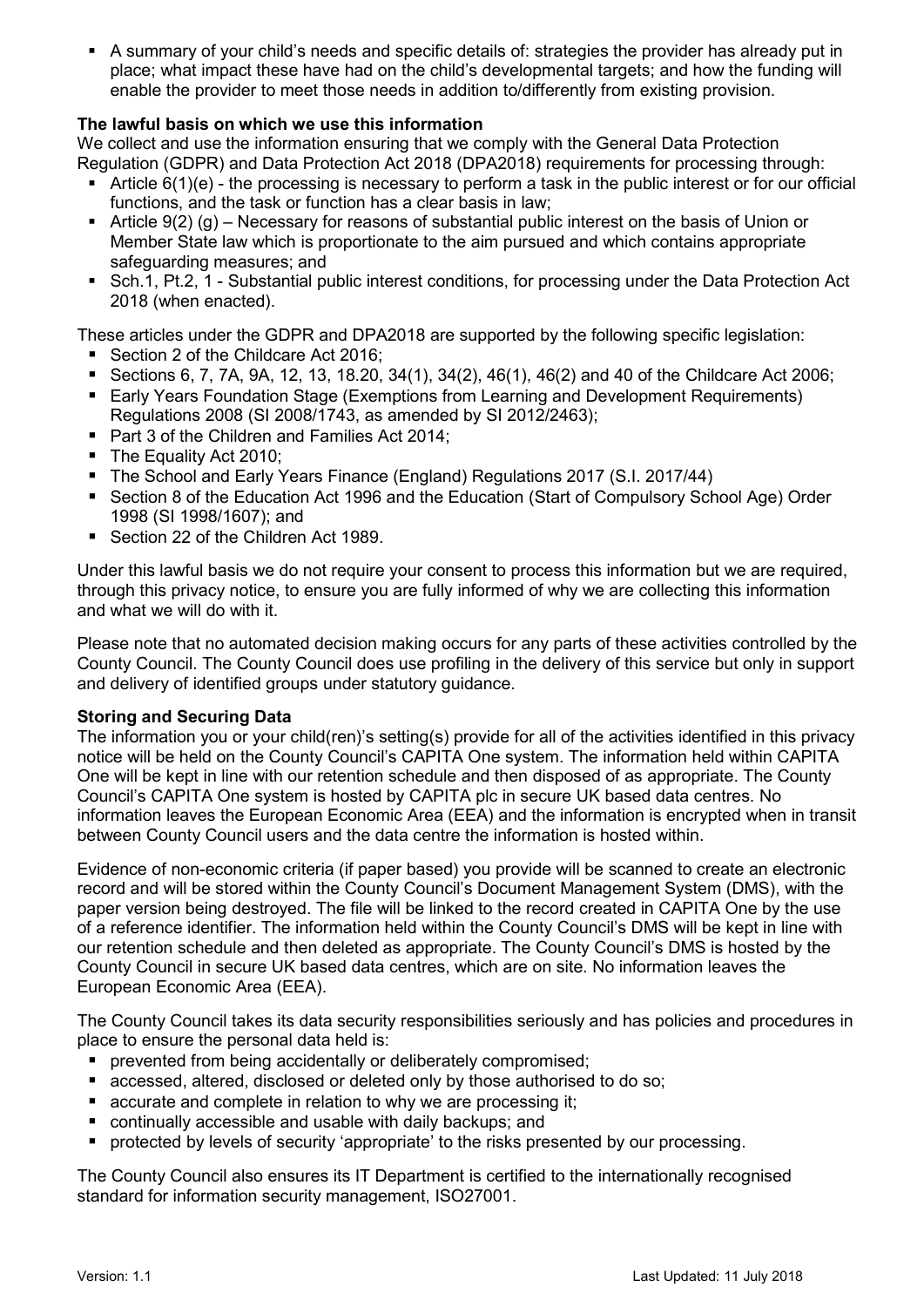## Who do we share information with?

We do not share information with anyone unless there is a lawful basis that allows us to do so.

We are required by law to share pupils' data with the DfE. This data sharing underpins funding and educational attainment policy and monitoring. To find out more about the data collection requirements placed on us by the DfE please go to:

https://www.gov.uk/government/publications/early-years-census-2018-guide. If you would like to find out more about the pupil information we share with the DfE for the purpose of data collections, please go to: https://www.gov.uk/childcare-parenting/early-years-census

For the specific activities identified within this privacy notice, the following sharing of information is required, allowed under the lawful basis established earlier in this privacy notice:

- The County Council will share Early Years Education Entitlement information securely through an online portal with the DfE for the purpose of completing the Early Years Census (a data collection exercise required by law). Where funding for one child is over the entitlement allowed due to more than one local authority claiming for this child, the County Council will need to share information (child's name, date of birth, hours being claimed, settings name) with another local authority to resolve the issue.;
- We will share child's name, date of birth, hours being claimed, settings name with other local authorities and/or providers of another local authority for children who reside in other local authorities and attend for services in Hampshire. This is to ensure that no fraudulent claims are being made and any genuine errors can be resolved. The outcome of your 2 year old education funding eligibility check will be shared with the DfE via the Eligibility Checking Service, who in turn share it with the Department for Work and Pensions (DWP) to carry out the necessary checks. The outcome will be shared with the County Council, which will include providing your eligibility code or a "Not Eligible" statement. We will then share confirmation of your eligibility, your eligibility code and the eligibility criteria (the reason why your are eligible for funding) with any other Local Authority with whom you have made an Early Years Claim (as required under the statutory process), where this information is required for your child(ren)'s place to receive the necessary funding;
- Although the County Council will not share this information, as part of the extended 15 hour entitlement (30 hours childcare) process, you will use the eligibility checking service provided by Her Majesty's Revenue and Customs (HMRC) to confirm your eligibility for the extended 15 hour entitlement (30hours). The information you give to your early years setting will be used to verify your eligibility. The outcome will be shared with the County Council, which will include providing your eligibility code or a "Not Eligible" statement. We will then share confirmation of your eligibility, your eligibility code and the eligibility criteria (the reason why your are eligible for funding) with any other Local Authority with whom you have made an Early Years Claim (as required under the statutory process), where this information is required for your child(ren)'s setting to receive the necessary funding.
- For the Early Years Pupil Premium (EYPP), the County Council will use this information to complete an eligibility check, sharing the information with the Department for Education via an online secure portal. The outcome is shared back with the County Council who then use this information to allocate funding to providers as appropriate. The outcome will be shared with the County Council, which will show either "Eligible or a "Not Eligible" and the reason why you are eligible for EYPP funding. The County Council will inform your Provider if your child is eligible.

Depending on the individual circumstances of each situation, we may have to share this information with other teams within the County Council to fulfil other duties and powers to support our work. These might include our Children Missing Education (for ensuring the provision of full time education); Data Protection Team (for personal data incidents); Admissions (for ensuring every child can apply for a school place); Virtual School (for support of children looked after); and/or Social Care teams (supporting welfare, safeguarding and corporate parent functions).

### Requesting access to your personal data and your rights

Under data protection legislation, individuals have the right to request access to information about them that we hold. To make a request for your personal information, or your child(ren)'s, please contact the Children's Services Department's Subject Access Request (SAR) Team, whose contact details